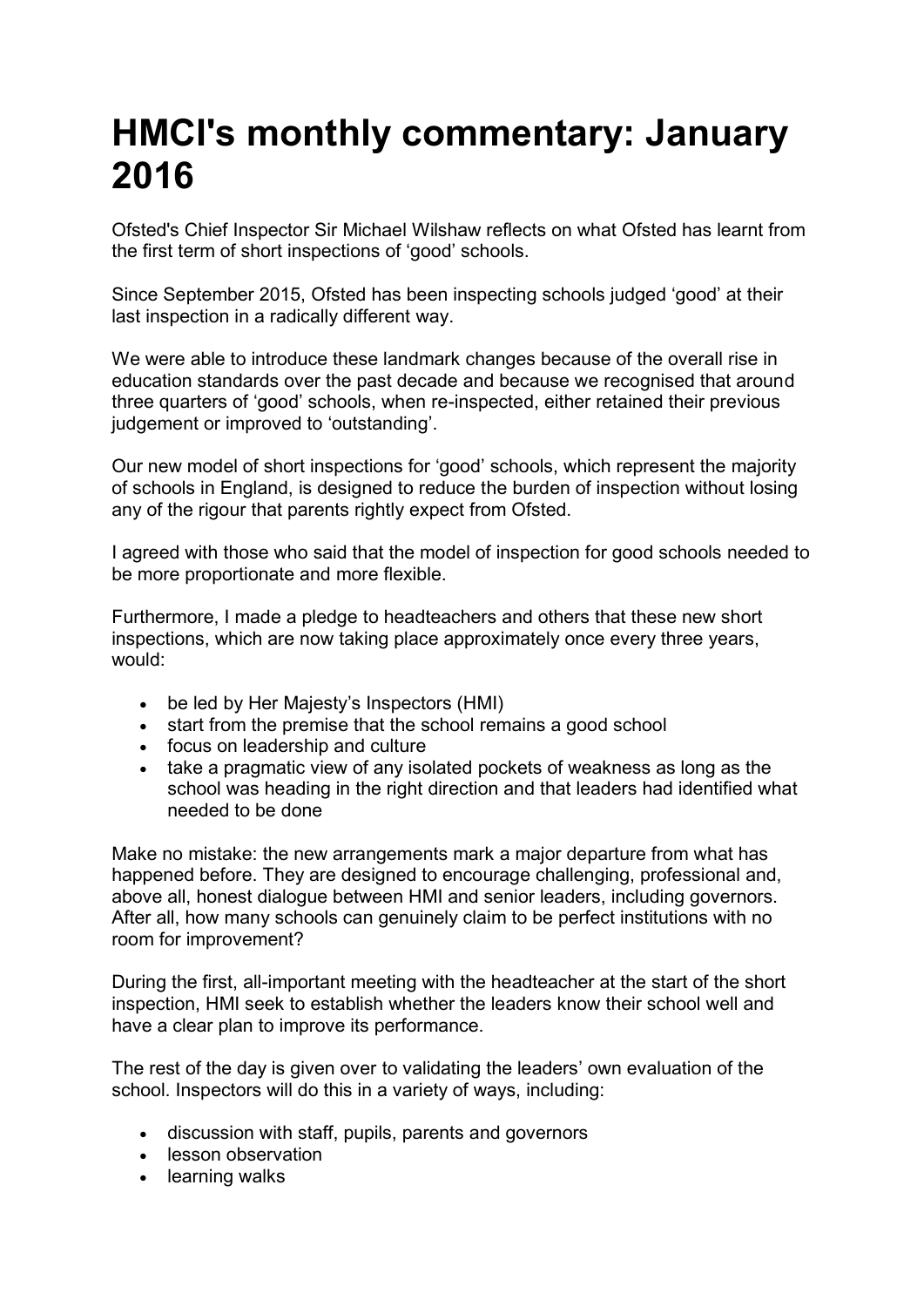• work scrutiny

[Since September, Ofsted has conducted over 300 short inspections](https://www.gov.uk/government/publications/inspection-outcomes-of-short-inspections-of-maintained-schools-and-academies) and confirmed that in the majority of cases, the school remained 'good'.

After 4 months, we are beginning to get a sense of how these new-style inspection arrangements are going and the sort of things they are telling us about the current state of leadership in our schools.

Read Sean Harford's blog: [10 things you need to know about short inspections.](https://educationinspection.blog.gov.uk/2015/12/16/short-inspections-10-things-you-need-to-know/)

I am pleased that headteachers have generally been open and candid with inspectors about the relative strengths and weaknesses of their schools. Just as important, most have robust and practical plans in place for addressing their particular areas of concern and can show how these plans are making a difference to performance.

At one secondary school in Staffordshire, for example, inspectors could clearly see that leaders had acted swiftly to halt a decline in standards in the English Department caused by a period of staff turbulence. Inspectors were reassured that while there was still more work to be done to improve reading across the school, leaders demonstrated that they had acted quickly and decisively to turn round the quality of teaching in such a key department.

In one junior school in the South West, leaders were honest in acknowledging that they needed to do more to evaluate the support being given to their disadvantaged pupils. However, inspectors did not take long to conclude that the headteacher and his team were focused on continuous improvement and had a good understanding of how the school was performing. The school was tidy, clean and litter free. The culture was good and pupils took obvious pride in their work and were keen to learn well.

In one secondary school in Hertfordshire, inspectors noted how leaders were working conscientiously to improve middle leadership, previously identified as an area of relative weakness. With greater challenge from the top and purposeful training, these middle leaders were becoming more accomplished in monitoring teacher performance as a means of improving standards.

HMI usually say that within a few hours they know whether the culture of the school is orderly and positive, and that the school is well led. One key characteristic shared by many of the schools that retained their 'good' rating last term was that headteachers had created a culture in which pupils were, for the most part, well behaved and showed respect towards teachers and each other.

In one East Midlands secondary school, incidents of poor behaviour and previously high exclusion rates had reduced because leaders had made this a priority in their work with pupils, parents and external agencies. Things weren't perfect but inspectors heard from children that behaviour in the school had much improved and, as a result, they were learning a great deal more.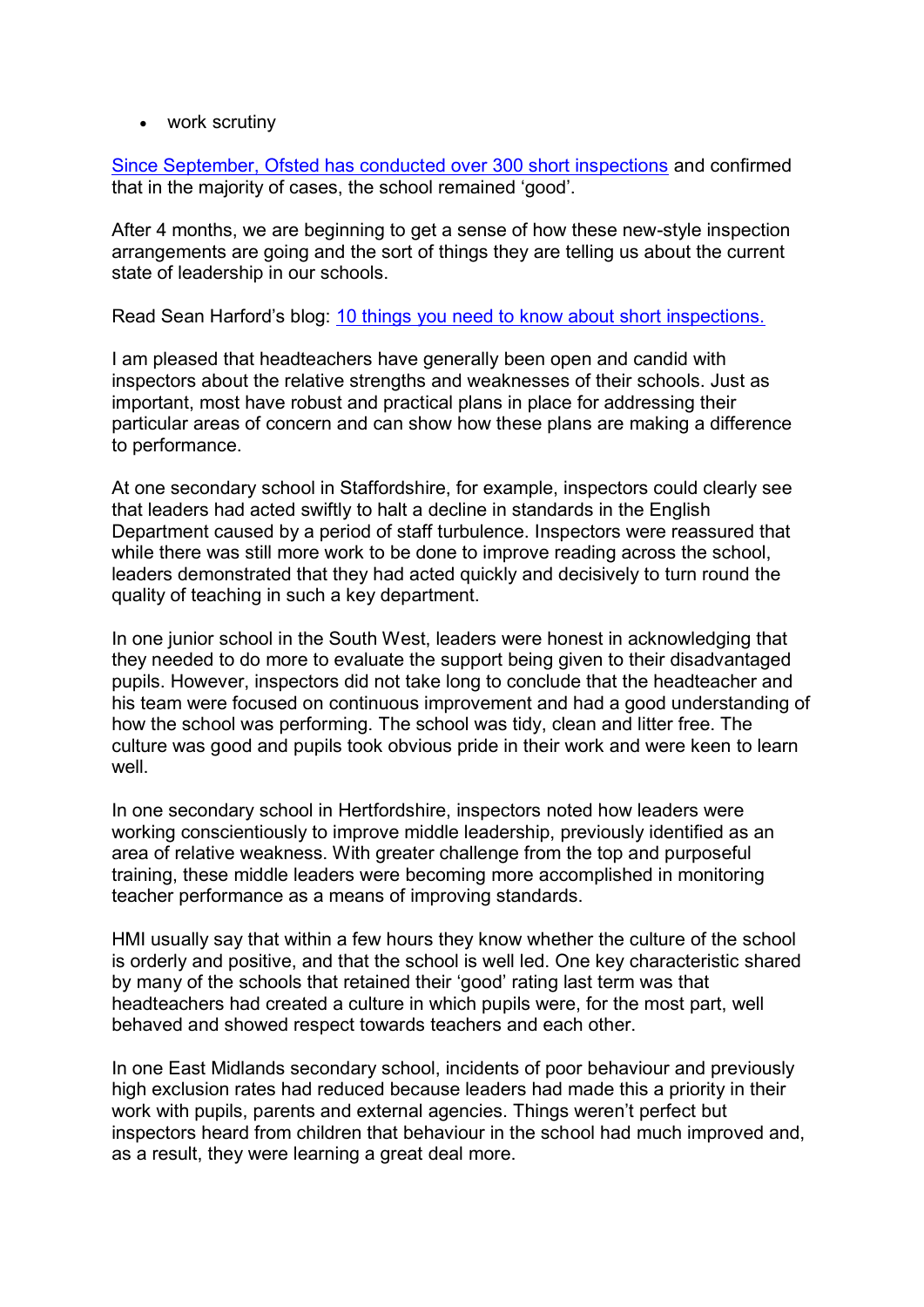In short, in the cases I've highlighted, HMI encountered self-critical leadership and a respectful and aspirational culture where the whole school community was striving to do better. Inspectors were satisfied that the weaknesses identified by leaders and corroborated by inspection evidence were not having a detrimental impact on overall standards. These schools, to all intents and purposes, remained 'good' schools.

In a proportion of the short inspections carried out last term, inspectors felt they had not seen enough evidence during the day to form a clear view that the school was still 'good'. Under our new arrangements when this happens, the HMI converts the short inspection into a full 'section 5' and calls in more inspectors to gather the additional evidence. In some cases, this will confirm that the school, indeed, remains 'good'. In other cases, the judgement declines to 'requires improvement' or below.

The same conversion occurs if HMI feel the school may now deserve to be judged as 'outstanding'. Last term there were 27 schools that moved from 'good' to 'outstanding' through converted short inspections. Right at the heart of their success were exceptional heads providing inspirational leadership and producing consistently high quality teaching as well as impressive pupil progress and outcomes. Typically, it was a commitment to enriching all aspects of school life that set these schools apart from those that retained their 'good' judgement. As well as demonstrating outstanding leadership, teaching and outcomes for pupils, they were committed to equipping every pupil for the next stage of their education and for their future as responsible citizens.

Inevitably, of course, some schools went in the opposite direction. In those schools that declined from 'good', inspectors invariably found a leadership team that had not accurately evaluated the school's performance and, in a number of instances, had an overly generous view about the quality of teaching and school standards. In schools downgraded to 'requires improvement', leaders and governors had often been slow to identify weaknesses across the school. There was typically too much inconsistency and variation in performance across the school, particularly in terms of the quality of teaching, the behaviour of pupils and middle leadership. In a minority of cases, HMI found that previously 'good' schools had declined more sharply and were now failing their pupils. A culture of complacency had set in and problems had been left unaddressed for too long. These failing schools were characterised by leaders who did not have a clear grip on what was happening in the school. HMI saw poor strategic leadership and a lack of clarity on a number of key performance issues.

It is, of course, still early days for these new arrangements. However, the feedback we have received so far from headteachers who have undergone a short inspection has been largely positive. HMI are also saying that a one-day inspection is usually enough time to make a proper assessment of the school and to collect the views of teachers, governors and pupils as well as the leadership team. The process of converting short inspections straightaway to a full section 5 inspection rather than keeping schools 'in limbo' also appears to be working effectively so far.

As the volume of short inspections starts to increase significantly over the next two terms, I want to assure schools that we will apply the same level of quality assurance to all our inspections in order to maintain confidence in the new process.